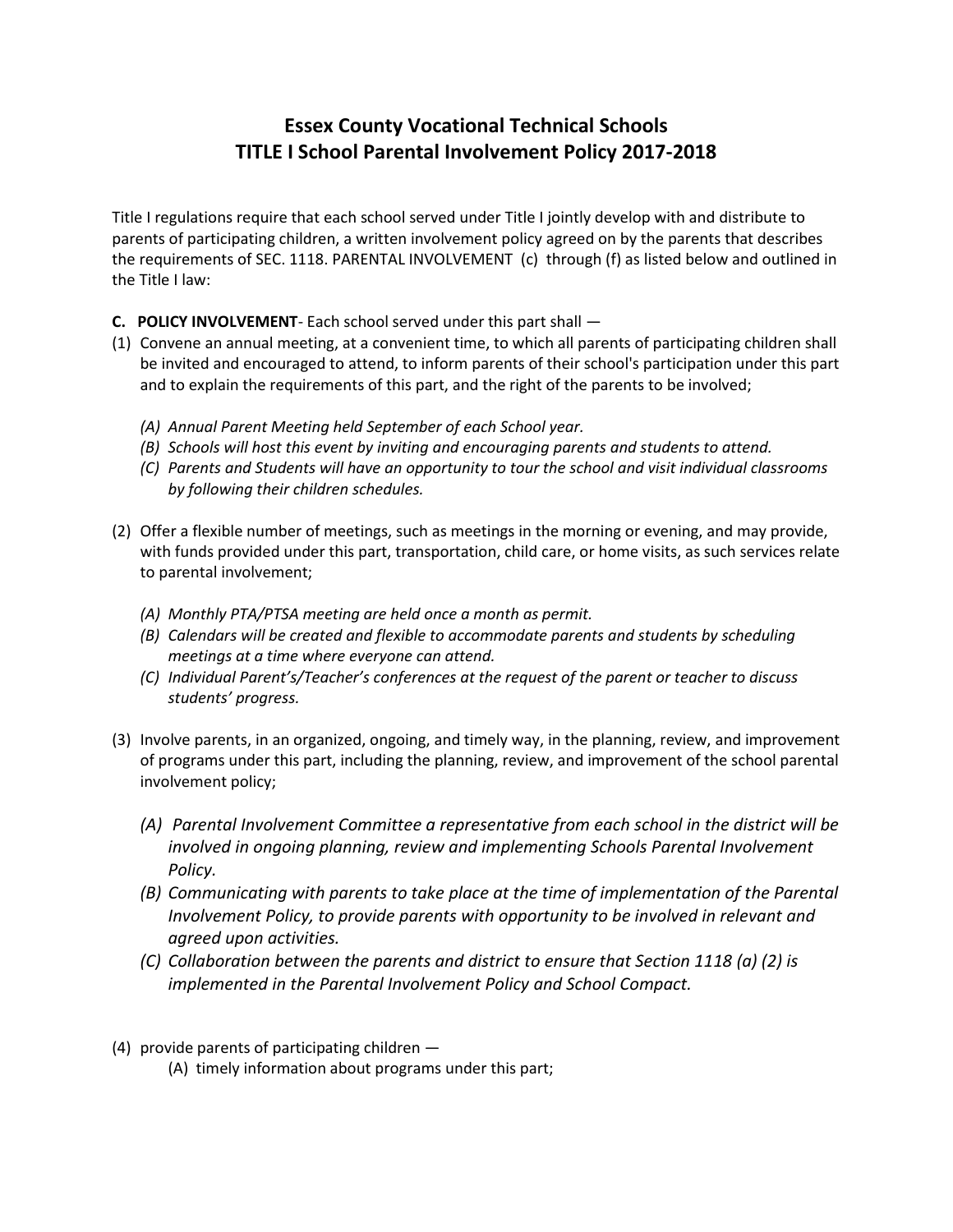(B) a description and explanation of the curriculum in use at the school, the forms of academic assessment used to measure student progress, and the proficiency levels students are expected to meet; and

(C) if requested by parents, opportunities for regular meetings to formulate suggestions and to participate, as appropriate, in decisions relating to the education of their children, and respond to any such suggestions as soon as practicably possible;

- *(A) That parents play an integral role in assisting their child's learning;*
- *(B) That parents are encouraged to be actively involved in their child's education at school;*
- *(C) That parents are full partners in their child's education and are included, as appropriate, in decision-making and on advisory committees to assist in the education of their child;*
- *(D) Parent will be provide with the necessary information as it relates to students assessments, grades, progress through individual meetings with teachers and other related services as need according to the Title 1 Section 1118 of ESEA*
- *(E) The carrying out of other activities, such as those described in section 1118 of the ESEA.*
- (5) if the school wide program plan is not satisfactory to the parents of participating children, submit any parent comments on the plan when the school makes the plan available to the local educational agency.
	- (A) Parents will be provided with an opportunity to review the Title 1 Parental Involvement Policy in order to ensure that information is satisfactory.
	- (B) Parents will be given the opportunity to submitted any comments to the school administration or designee,
	- (C) Parents can also submit a comment through the District Parent Advisory Council (DPAC).
	- (D) Comments or concern can also be address through building administrators or designee.

**D. SHARED RESPONSIBILITIES FOR HIGH STUDENT ACADEMIC ACHIEVEMENT**- As a component of the school-level parental involvement policy, each school shall jointly develop with parents for all children served under this part a school-parent compact that outlines how parents, the entire school staff, and students will share the responsibility for improved student academic achievement.

- (A) Annual Parent Meeting District Wide
- (B) PTA Meetings
- (C) Parental Involvement Workshop/ESL Materials Available
- (D) Educational materials, books, brochures, along with other parent resources.
- (E) Conferences ( Parent/Teachers)
- (F) Personal contact by phone, letters, and email.
- (G) Technology Training (Power School)
- (H) District Wide Parental Advisory Council
- (I) Common Core State Standards Initiative
- (J) LEA Parents Need Assessments Workshop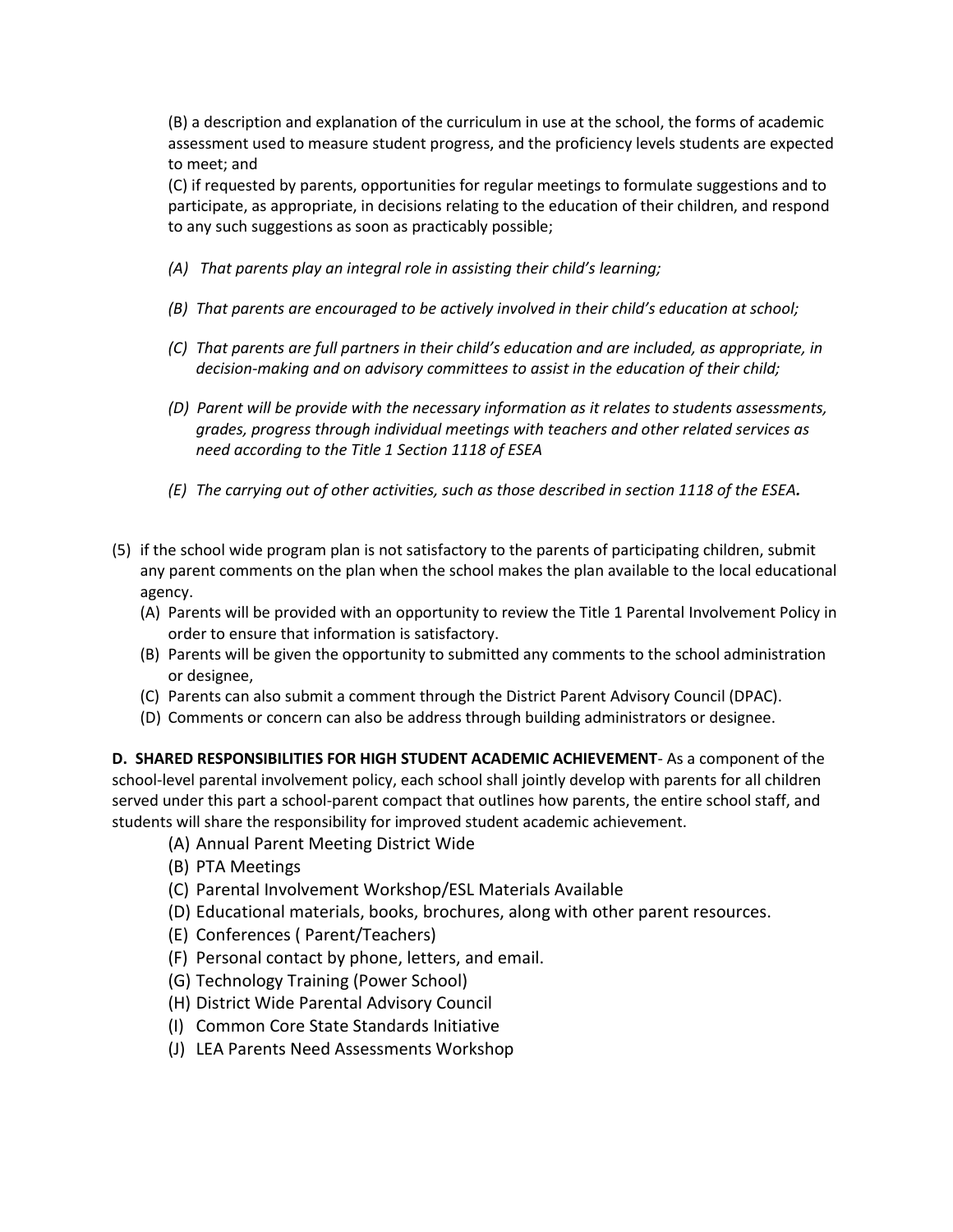**E. BUILDING CAPACITY FOR INVOLVEMENT**- To ensure effective involvement of parents and to support a partnership among the school involved, parents, and the community to improve student academic achievement, each school and local educational agency assisted under this part —

- (1) Shall provide assistance to parents of children served by the school or local educational agency, as appropriate, in understanding such topics as the State's academic content standards and State student academic achievement standards, State and local academic assessments, the requirements of this part, and how to monitor a child's progress and work with educators to improve the achievement of their children;
	- (A) The State's academic content standards,
	- (B) The State and local academic assessments including alternate assessments in order to improve students' academic achievement and state standards requirements.
	- (C) Parents will understand the requirements in how their child's progress is monitored.
	- (D) Parents will receive support and partnership from the school in order to improve and understand how students' achievement will be measured.
- (2) Shall provide materials and training to help parents to work with their children to improve their children's achievement, such as literacy training and using technology, as appropriate, to foster parental involvement;
	- *(A) Power School Parent Portal Training*
	- *(B) Common Core Content Standards (Power Point with Handouts)*
	- *(C) LEA Assessments (ESL Materials-Translator)*
	- *(D) Parent Materials English/Spanish*
	- *(E) One to One Parent/Teachers Conference*
	- *(F) Classroom Visitations*
	- *(G) Academic Requirements for the use of Technology*
	- *(H) Grade level meetings*
	- *(I) Technology Training*
	- *(J) PARCC Assessment (Power Point with Handouts)*
- (3) Shall educate teachers, pupil services personnel, principals, and other staff, with the assistance of parents, in the value and utility of contributions of parents, and in how to reach out to, communicate with, and work with parents as equal partners, implement and coordinate parent programs, and build ties between parents and the school;
	- *(A) The school and parents of participating students jointly develop school-parent compact, which defines the shared responsibility of improving student's academic success.*
	- *(B) Parents are notified at the beginning of the year of their right to know the qualifications of their child's teachers and paraprofessionals.*
	- *(C) Parents of limited English proficient children placed in a language instruction educational program must be notified no later than 30 days after the start of the school year, of reason for child's placement and the child's level of proficiency.*
	- *(D) The school will provide information that builds ties between parents and school through the Annual Parent Meeting, Monthly PTA/PTSA meeting, and DPAC meetings.*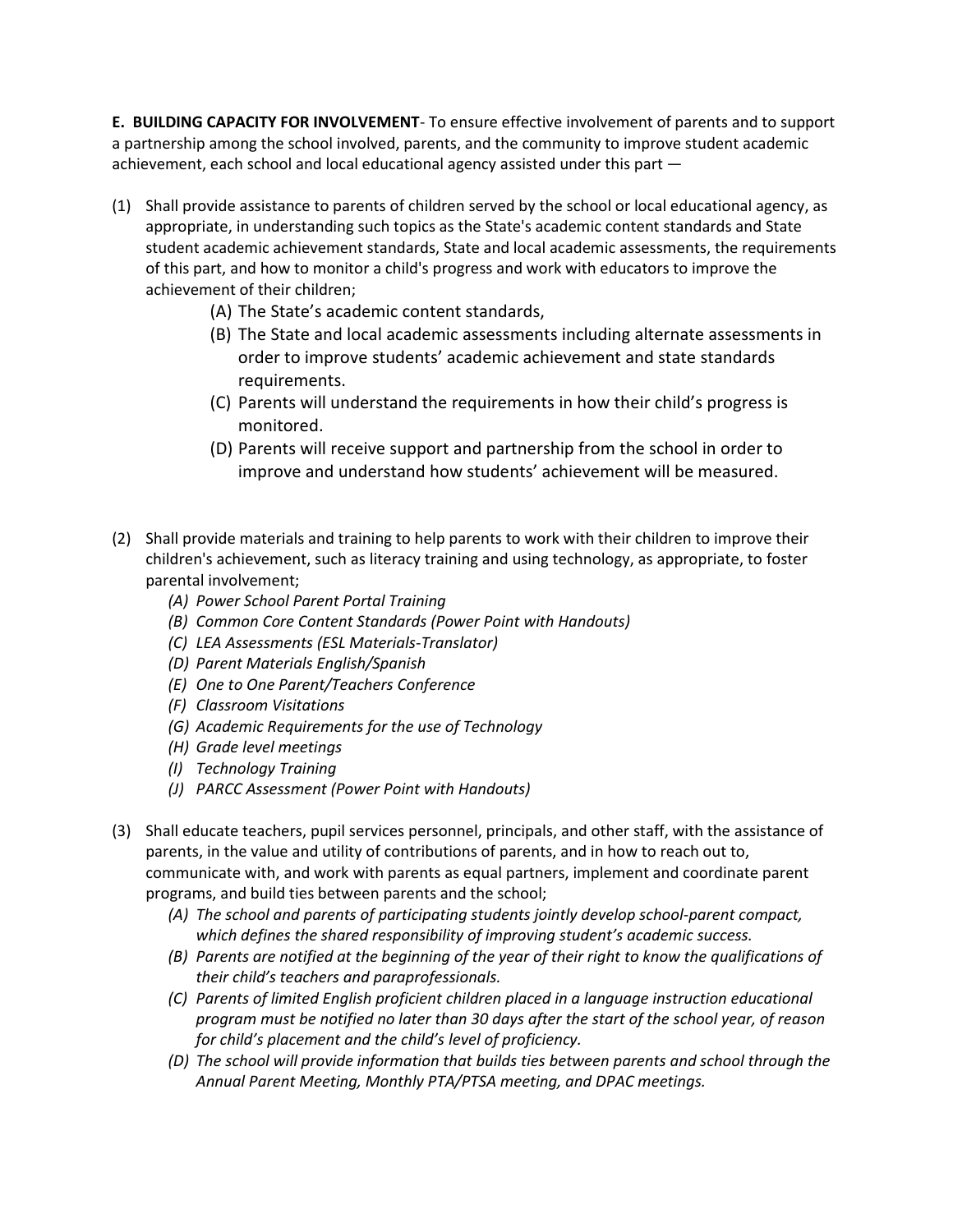- (4) Shall, to the extent feasible and appropriate, coordinate and integrate parent involvement programs and activities with Head Start, Reading First, Early Reading First, Even Start, the Home Instruction Programs for Preschool Youngsters, the Parents as Teachers Program, and public preschool and other programs, and conduct other activities, such as parent resource centers, that encourage and support parents in more fully participating in the education of their children;
	- *(A) Annual Parent Conference*
	- *(B) District Wide Parent Advisory Council (DPAC)*
	- *(C) PTA Monthly Meetings*
	- *(D) District Wide School Fair*
	- *(E) PTA Monthly Calendar (hand out & school website)*
	- *(F) School Calendar (hand out & school website)*
	- *(G) Grade level meeting individual Programs*
	- *(H) Power School Parent Portal*
	- *(I) School Website*
- (5) Shall ensure that information related to school and parent programs, meetings, and other activities is sent to the parents of participating children in a format and, to the extent practicable, in a language the parents can understand;
	- *(A) Annual Parent Conference*
	- *(B) District Wide Parent Advisory Council (DPAC)*
	- *(C) PTA Monthly Meetings*
	- *(D) District Wide School Fair*
	- *(E) PTA Monthly Calendar (hand out & school website)*
	- *(F) School Calendar (hand out & school website)*
	- *(G) Grade level meeting individual Programs*
	- *(H) Power School Parent Portal*
	- *(I) School Website*
- (6) May involve parents in the development of training for teachers, principals, and other educators to improve the effectiveness of such training;
- (7) May provide necessary literacy training from funds received under this part if the local educational agency has exhausted all other reasonably available sources of funding for such training;
- (8) May pay reasonable and necessary expenses associated with local parental involvement activities, including transportation and child care costs, to enable parents to participate in school-related meetings and training sessions;
- (9) May train parents to enhance the involvement of other parents;
- (10) May arrange school meetings at a variety of times, or conduct in-home conferences between teachers or other educators, who work directly with participating children, with parents who are unable to attend such conferences at school, in order to maximize parental involvement and participation;
- (11) May adopt and implement model approaches to improving parental involvement;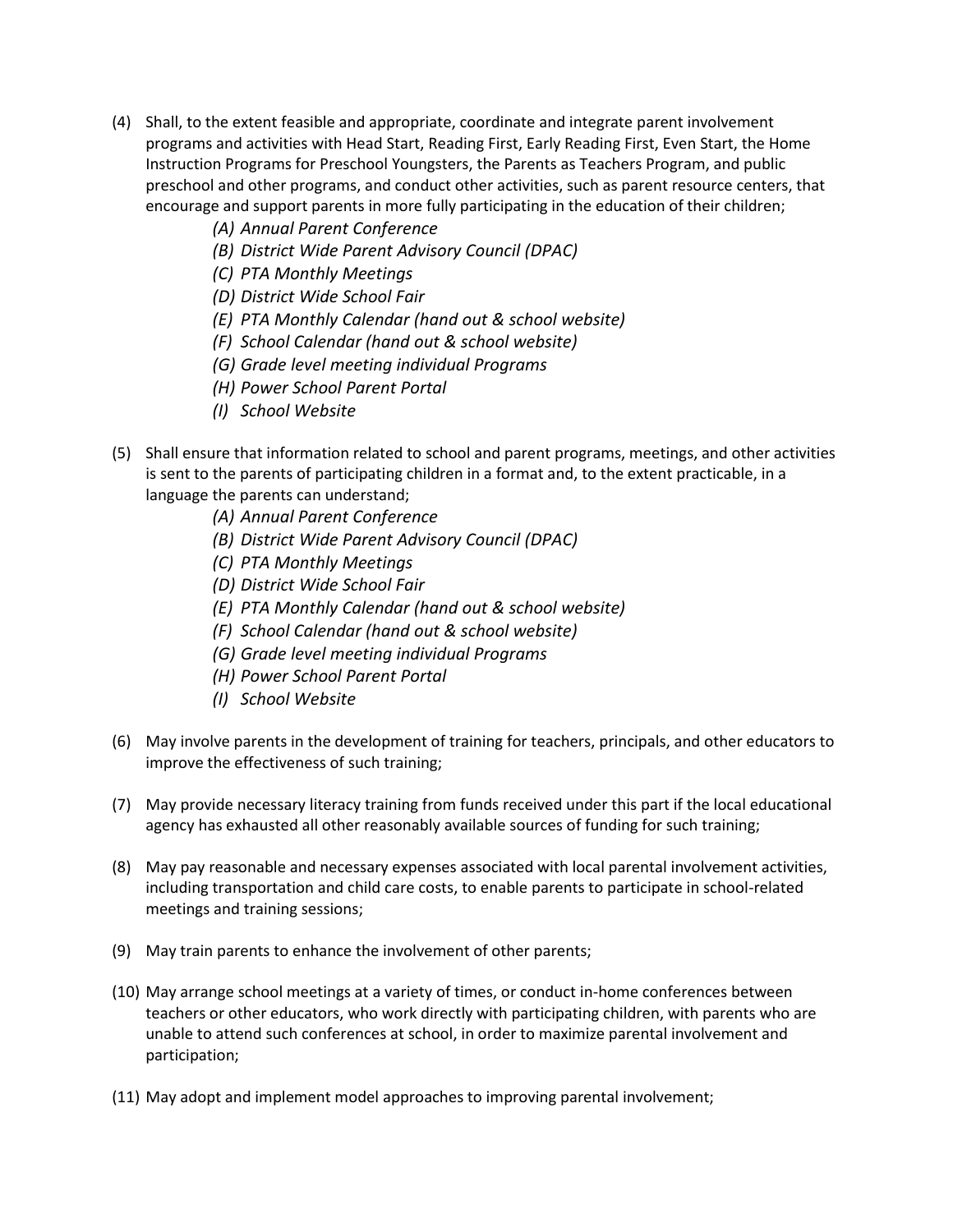- (12) May establish a district wide parent advisory council to provide advice on all matters related to parental involvement in programs supported under this section;
- (13) May develop appropriate roles for community-based organizations and businesses in parent involvement activities; and
- (14) Shall provide such other reasonable support for parental involvement activities under this section as parents may request.
	- (A) involving parents in the development of training for teachers, principals, and other educators to improve the effectiveness of that training;
	- (B) providing necessary literacy training for parents from Title I, Part A funds, if the school district has exhausted all other reasonably available sources of funding for that training;
	- (C) paying reasonable and necessary expenses associated with parental involvement activities, including transportation and child care costs, to enable parents to participate in school-related meetings and training sessions;
	- (D) training parents to enhance the involvement of other parents;
	- (E) in order to maximize parental involvement and participation in their children's education, arranging school meetings at a variety of times, or conducting in-home conferences between teachers or other educators, who work directly with participating children, with parents who are unable to attend those conferences at school;
	- (F) adopting and implementing model approaches to improving parental involvement;
	- (G) establishing a district wide parent advisory council to provide advice on all matters related to parental involvement in Title I, Part A programs;
	- (H) developing appropriate roles for community-based organizations and businesses, including faith-based organizations, in parental involvement activities; and
	- (I) providing other reasonable support for parental involvement activities under section 1118 as parents may request.]

**F. ACCESSIBILITY**– In carrying out the parental involvement requirements of this part, districts and schools, to the extent practicable, shall provide full opportunities for the participation of parents with children with limited English proficiency, parents with children with disabilities, and parents of migratory children, including providing information and school reports required in a format and, to the extent practicable, in a language such parents can understand.

- *(A) Parents, Teachers, Students, District Parent Coordinator, ESL Supervisor, and Administrator along with a community member will serve on a District Wide Parent Advisory Council (DPAC).*
- *(B) The District Parent Coordinator will facilitate the selections of all parents and community members who will serve on the DPAC.*